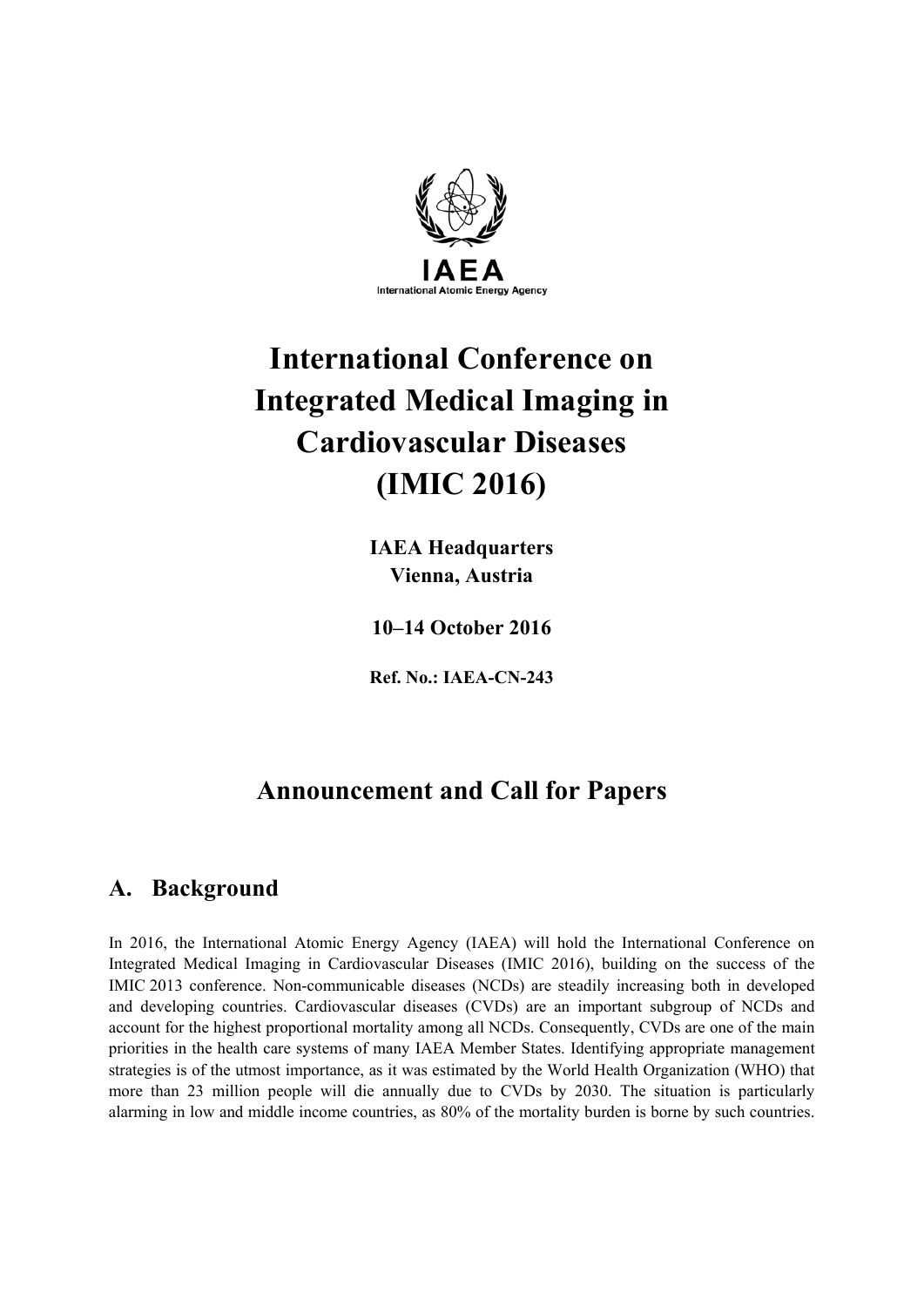#### Page 2

Medical imaging, including molecular nuclear medicine, is extremely important in that it offers strategic advantages in both diagnostic and therapeutic decision-making. It provides invaluable inputs for different stages of CVD management, including diagnosis, staging, treatment, prognosis and follow-up. Medical imaging includes techniques such as single photon emission computed tomography (SPECT), positron emission tomography (PET), echocardiography, computed tomography (CT) and magnetic resonance imaging (MRI). These techniques represent very useful tools to understand the pathology of individual patients in detail and can therefore serve to facilitate specifically tailored clinical management. Each imaging modality has its advantages and limitations which need to be understood properly by health care professionals dealing with CVDs. Given their high usefulness, integrating these techniques into the health care systems of Member States can provide an invaluable contribution to improving CVD management. Many Member States are already actively using, have recently implemented or are planning to acquire the relevant medical imaging techniques.

Capacity building is at the core of IAEA activities, with the ultimate goal in the area of human health being to strengthen the human and technical expertise of Member States to address health challenges in a sustainable and self-resilient manner. The IAEA has been applying many approaches for capacity building in Member States to allow them to optimally utilize medical imaging technologies. These approaches include training courses, fellowships, expert missions and conferences, to name a few. IMIC 2013 was organized to improve the understanding of nuclear medicine imaging in the management of CVDs. It was held at the IAEA's Headquarters in Vienna, Austria, and was extremely well received by Member States. Two hundred and forty participants from all over the world, including from 70 Member States and 12 invited organizations, benefited from this conference. In order to follow up on the most recent advances in the use of medical imaging in the management of CVDs and to support professional development for the purpose of strengthening the capacities of Member States, it is proposed to hold IMIC 2016.

### **B. Objectives**

The conference will follow up on the recent developments in the entire spectrum of activities related to medical imaging as applied to CVDs.

The conference will have the following objectives:

- To evaluate the current status of medical imaging, including SPECT, PET, echocardiography, CT and MRI, in the management of CVDs;
- To reflect on challenges faced in developing countries;
- To deliver supporting 'know-how' via continuing medical education programmes in the field, including information on the relative merits and limitations of each imaging modality;
- To improve the performance of clinical practice through 'read with the experts' sessions and workshops;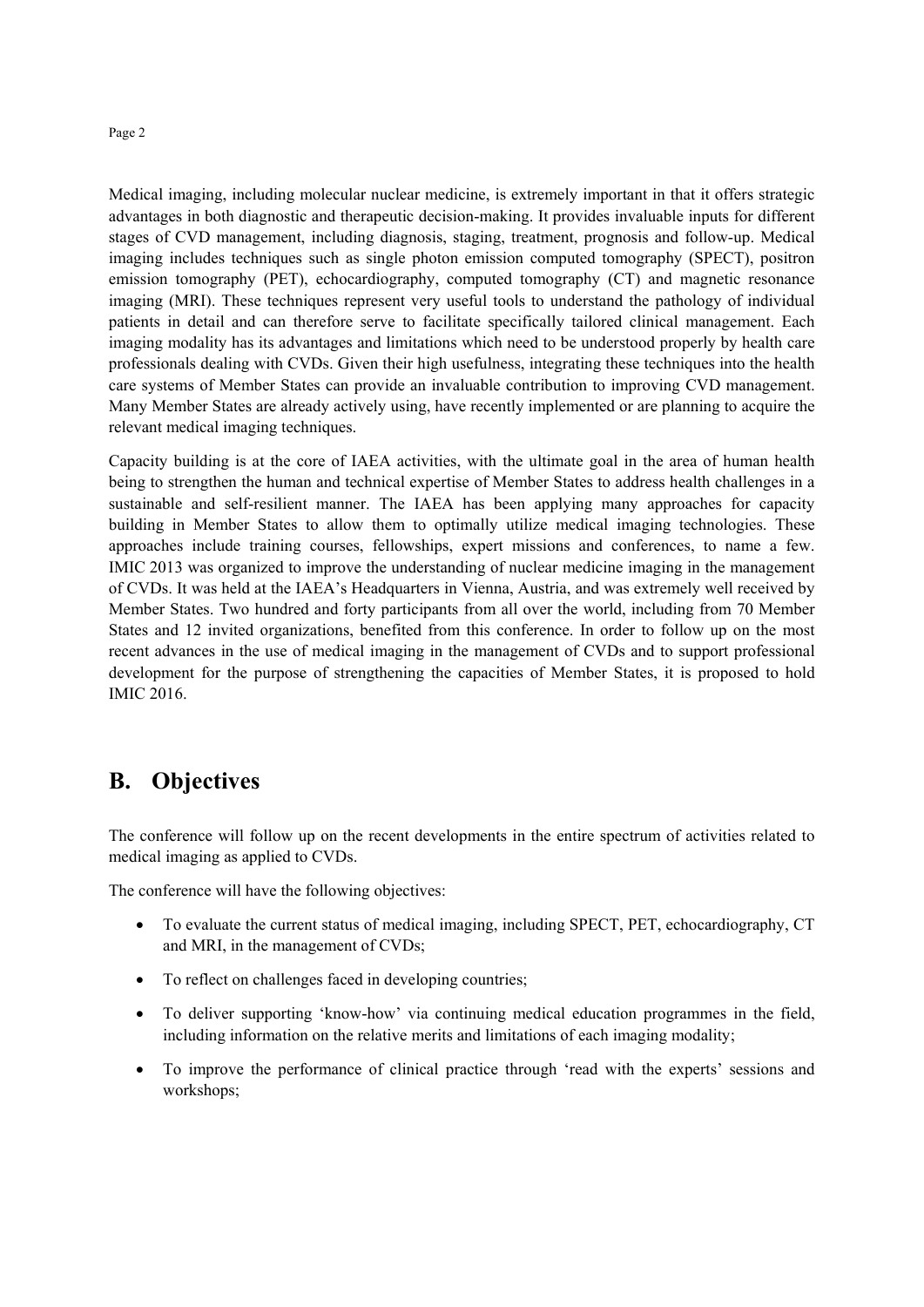- To interact with the user groups (nuclear medicine physicians, radiologists, cardiologists, technologists, radiographers, radiopharmacists, radiochemists, medical physicists and other practitioners and scientists working in all aspects of CVD management) and provide them with state-of-the-art information on this field;
- To exchange information on current advances in the field among leading clinical scientists from developed and developing countries; and
- To identify future challenges and trends, as well as the role of the IAEA and other international organizations in addressing these.

## **C. Format and Topics**

The IAEA invites participants to provide high quality contributions on all aspects of medical imaging as applied to the management of CVDs. Both academic and practice based papers under the umbrella of the following topics are welcome:

- Member State experience with SPECT, PET, echocardiography, CT and MRI in the management of CVDs
- Use of hybrid imaging or integrated imaging in CVD management
- Setting up an integrated imaging facility
- Radiopharmaceutical production using cyclotrons and radionuclide generators including good manufacturing practices and quality assurance aspects — with special reference to imaging agents for CVDs
- Issues of medical physics, instrumentation and image processing and analysis related to CVD imaging
- Quality management, quality control, quality assurance and audits in integrated medical imaging and nuclear medicine practice
- Radiation protection for personnel and dose reduction for patients
- Ethics, leadership and education in integrated medical imaging

## **D. Target Audience**

This conference will give an opportunity to review the exciting latest developments in the field of integrated medical imaging as applied to CVDs. The target audience comprises:

• Nuclear medicine physicians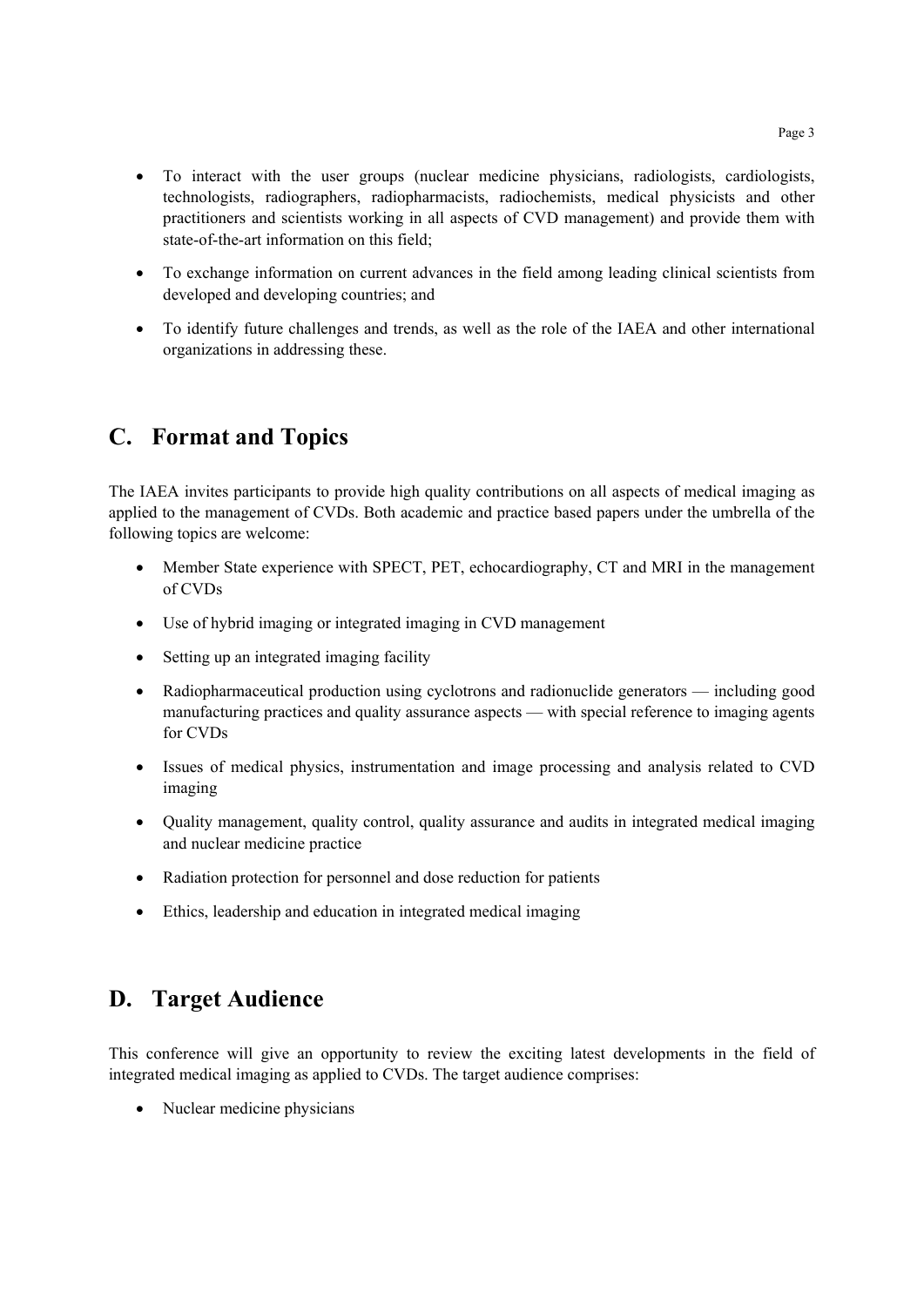Page 4

- Radiologists
- Cardiologists
- Radiochemists/Radiopharmacists
- Medical physicists
- Technologists/Radiographers
- Other practitioners and scientists working in all aspects of medical imaging

## **E. Expected Outcomes**

The conference will provide clinicians, scientists and professionals with an international forum at which they can review the latest developments in all aspects of integrated medical imaging as applied to CVDs, with a view to addressing the health challenges common to many IAEA Member States.

## **F. Abstracts, Presentation of Papers and Proceedings**

All papers — other than invited keynote papers — must present original work and must not have been published elsewhere.

Persons who wish to present a paper (including in the form of a poster) at the conference must submit an abstract on one of the topics listed under Section C. The abstract should give enough information on the contents of the proposed paper to enable the Programme Committee to evaluate it. Introductory and general matters should not be included. The accepted abstracts will be reproduced in unedited form in the electronic Compilation of Abstracts which will be distributed to all participants at the conference.

#### **F.1 Submission of Abstracts**

Anyone wishing to present a paper at the conference must submit an abstract **in electronic format** (no paper copies) directly to the IAEA. Instructions on how to upload the abstracts to the conference's web browser-based file submission system will be available on the conference web page (see Section P) as of **December 2015**. The abstracts **must** be submitted through this system by **31 March 2016**. No other form of submission will be accepted.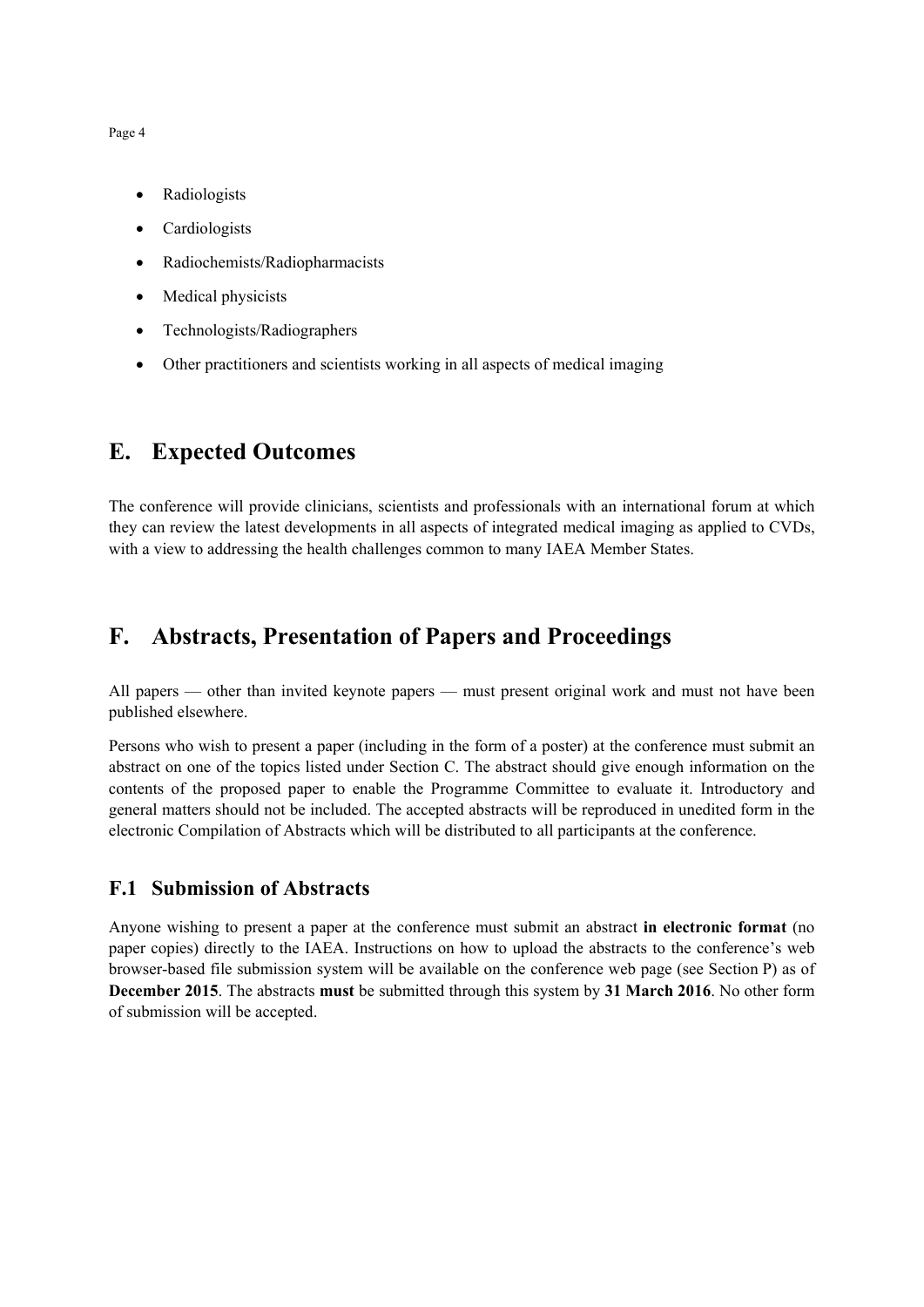The abstract should indicate to which of the topics outlined in Section C above the proposed paper relates and should:

- $\bullet$  be a maximum of 500 words (including title);
- not include more than one figure, graph or table;
- not include references; and
- must be written and submitted using the abstract template available from the conference web page (see Section P).

In addition, authors must submit the following two forms to their appropriate governmental authority (see Section G) for transmission to the IAEA. These forms must be received by the IAEA no later than **31 March 2016**:

- Participation Form (Form A); and
- Form for Submission of a Paper (Form B).

**IMPORTANT:** The electronically received abstracts will be considered by the Programme Committee only if these two forms have been received by the IAEA through the established official channels (see Section G).

Authors should state to which of the topics outlined in Section C their contribution relates.

#### **F.2 Acceptance of Abstracts for Presentation**

The Conference Secretariat reserves the right to exclude papers that do not comply with its quality standards and do not apply to one of the topics in Section C above.

Authors will be informed by **mid-May 2016** as to whether their abstracts have been accepted for poster presentation. The abstracts, if accepted by the Programme Committee, will also be reproduced unedited in the electronic *Compilation of Abstracts* which will be distributed to all participants at the conference.

#### **F.3 Proceedings**

The proceedings of the conference will be published by the IAEA as soon as possible after the conference.

## **G. Participation and Registration**

All persons wishing to participate in the conference are requested to **register online in advance** through the conference web page (see Section P below). In addition, they are required to send a completed Participation Form (Form A) and, if applicable, the Form for Submission of a Paper (Form B) and the Grant Application Form (Form C) to their competent national authority (e.g. Ministry of Foreign Affairs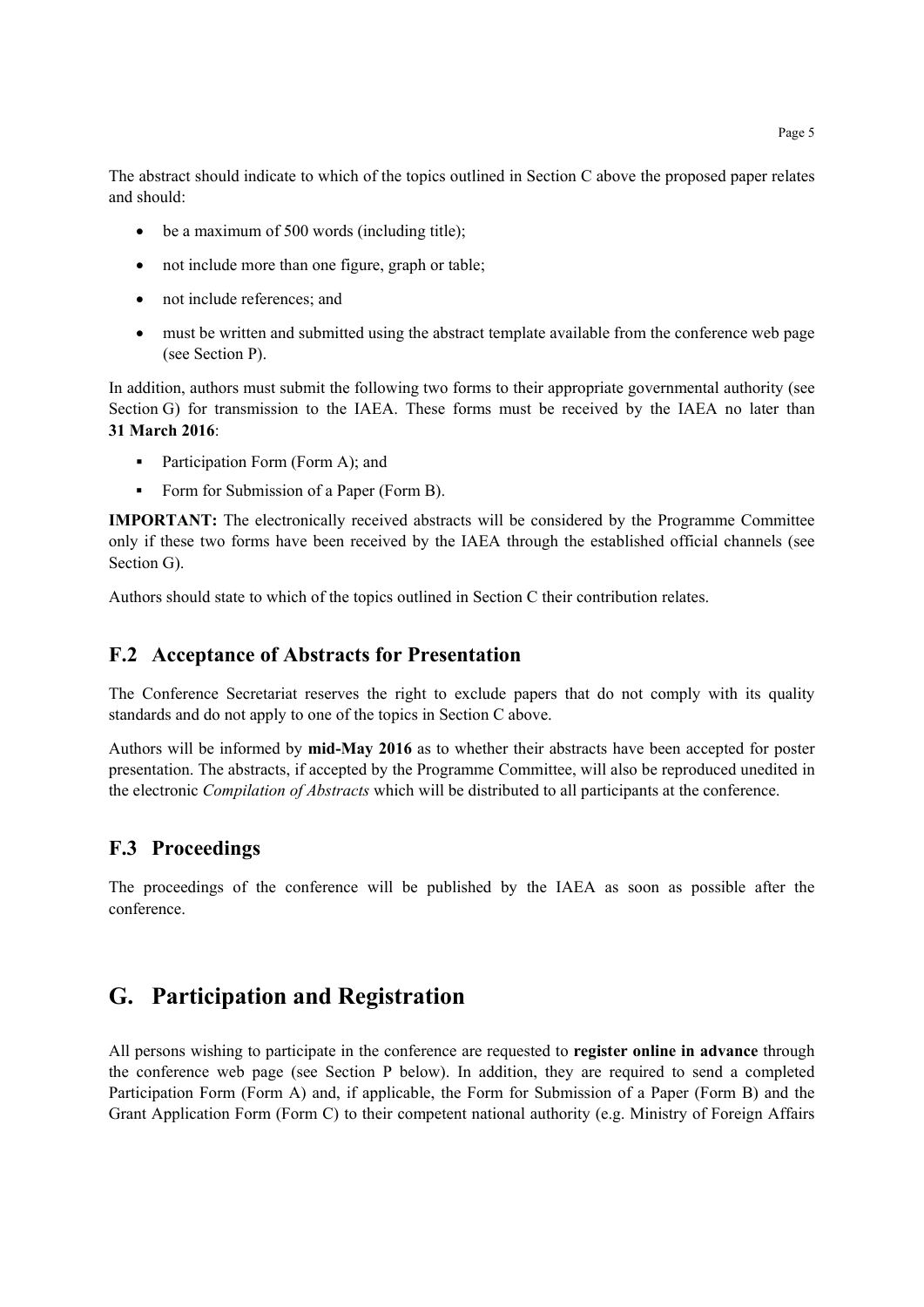or National Atomic Energy Authority), or to one of the organizations invited to participate, for subsequent electronic transmission to the IAEA (Official.Mail@iaea.org).

A participant will be accepted only if the Participation Form is transmitted through the competent national authority of a Member State of the IAEA or by an organization invited to participate.

Participants whose official designations have been received by the IAEA will receive further information approximately three months before the opening of the conference. This information will also be posted on the conference web page.

## **H. Expenditures and Grants**

No registration fee will be charged to participants.

The IAEA is generally not in a position to bear the travel and other costs of participants in the conference. The IAEA has, however, limited funds at its disposal to help meet the cost of attendance of certain participants. Such assistance may be offered upon specific request to normally one participant per country provided that, in the IAEA's view, the participant on whose behalf assistance is requested will make an important contribution to the conference.

If Governments wish to apply for a grant on behalf of one of their specialists, they should address specific requests to the IAEA to this effect. Governments should ensure that applications for grants are:

- 1. Submitted by **31 March 2016**;
- 2. Accompanied by a completed and signed Grant Application Form (Form C); and
- 3. Accompanied by a completed Participation Form (Form A).

Applications that do not comply with the above conditions cannot be considered.

Approved grants will be issued in the form of a lump sum payment that usually **covers only part of the cost of attendance**.

## **I. Distribution of Documents**

A preliminary programme will be posted on the IAEA conference web page as soon as possible. The final programme and the electronic *Compilation of Abstracts* will be available free of charge upon registration at the conference.

Page 6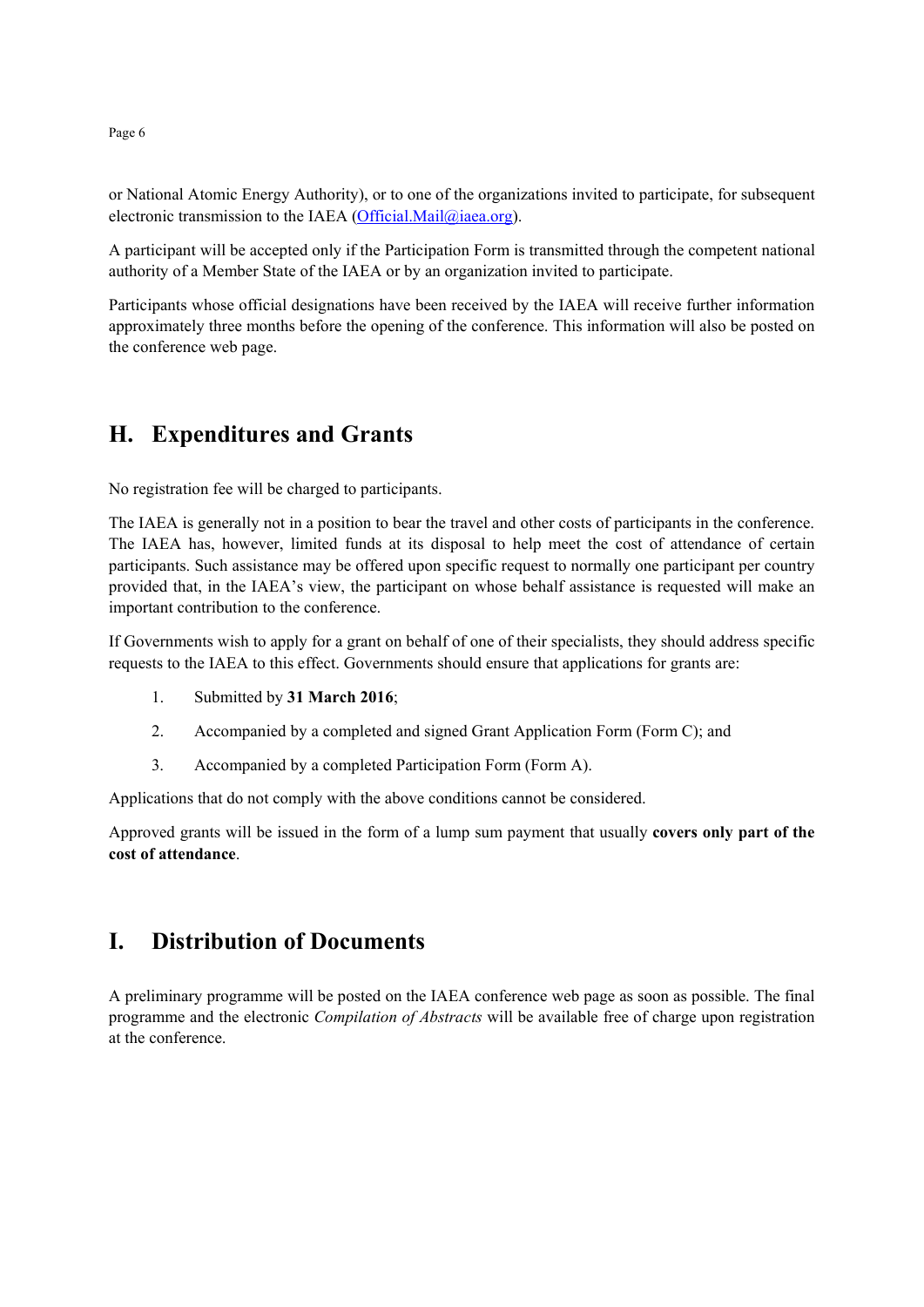### **J. Exhibitions**

A limited amount of space will be available for commercial vendors' displays/exhibits during the conference. Interested parties should contact the Conference Secretariat by email (imic2016@iaea.org) by **31 March 2016**.

### **K. Working Language**

The working language of the conference will be English. All communications and papers must be sent to the IAEA in English.

### **L. Conference Venue and Accommodation**

The conference will be held at the IAEA's Headquarters in Vienna, Austria. Participants must make their own travel and accommodation arrangements. Hotels which are offering a reduced rate for conference participants will be listed on the conference web page (see Section P below). Please note that the IAEA is not in a position to assist participants with hotel bookings, nor can the IAEA assume responsibility for paying cancellation fees or for re-booking and no shows.

#### **M. Visas**

Designated participants who require a visa to enter Austria should submit the necessary application to the nearest diplomatic or consular representative of **Austria at least four weeks before they travel to Austria**. Since Austria is a Schengen State, persons requiring a visa will have to apply for a Schengen visa. In States where Austria has no diplomatic mission, visas can be obtained from a designated consular authority of a Schengen Partner State representing Austria in the country in question.

### **N. Key Deadlines**

| Submission of Form B and abstract:       | 31 March 2016  |
|------------------------------------------|----------------|
| Submission of Form C:                    | 31 March 2016  |
| Notification of acceptance of abstracts: | mid-May $2016$ |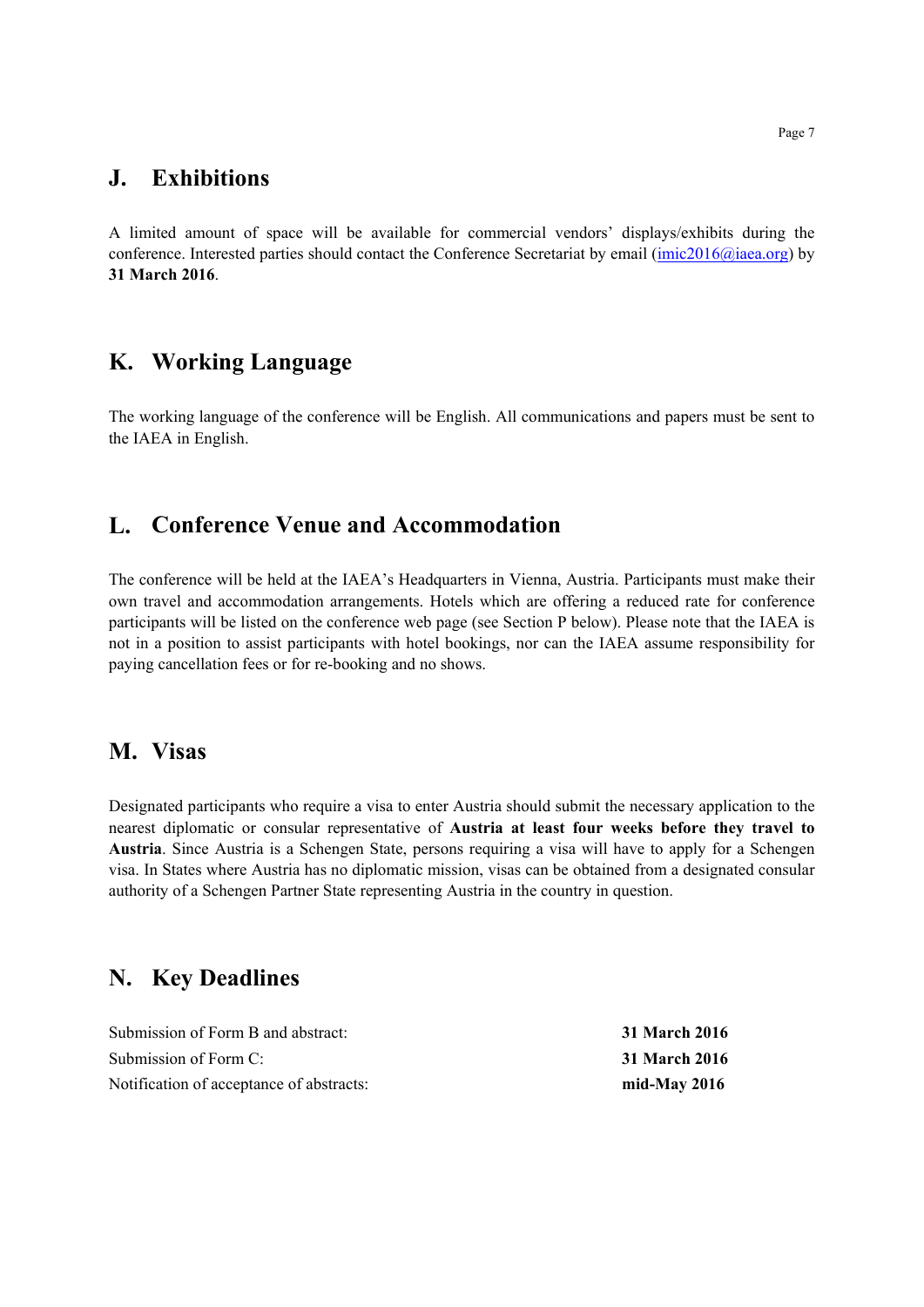## **O. Conference Secretariat**

#### **General contact details of the Conference Secretariat:**

International Atomic Energy Agency Vienna International Centre PO Box 100 1400 VIENNA AUSTRIA Tel.: +43 1 2600 Fax: +43 1 26007 Email: Official.Mail@iaea.org

#### **Scientific Secretaries:**

#### **Ms Diana Paez**

Nuclear Medicine and Diagnostic Imaging Section Division of Human Health Department of Nuclear Sciences and Applications Tel.: +43 1 2600 21670 Email: D.Paez@iaea.org

#### **Mr Ravi Kashyap**

Nuclear Medicine and Diagnostic Imaging Section Division of Human Health Department of Nuclear Sciences and Applications Tel.: +43 1 2600 21676 Email: R.Kashyap@iaea.org

#### **Mr Joao Alberto Osso Junior**

Radioisotope Products and Radiation Technology Section Division of Physical and Chemical Sciences Department of Nuclear Sciences and Applications Tel.: +43 1 2600 21748 Email: J.A.Osso-Junior@iaea.org

#### **Administration and organization:**

#### **Ms Julie Zellinger**

Conference Services Section Division of Conference and Document Services Department of Management IAEA-CN-243 Tel.: +43 1 2600 21321 Email: **J.Zellinger@iaea.org** 

Page 8